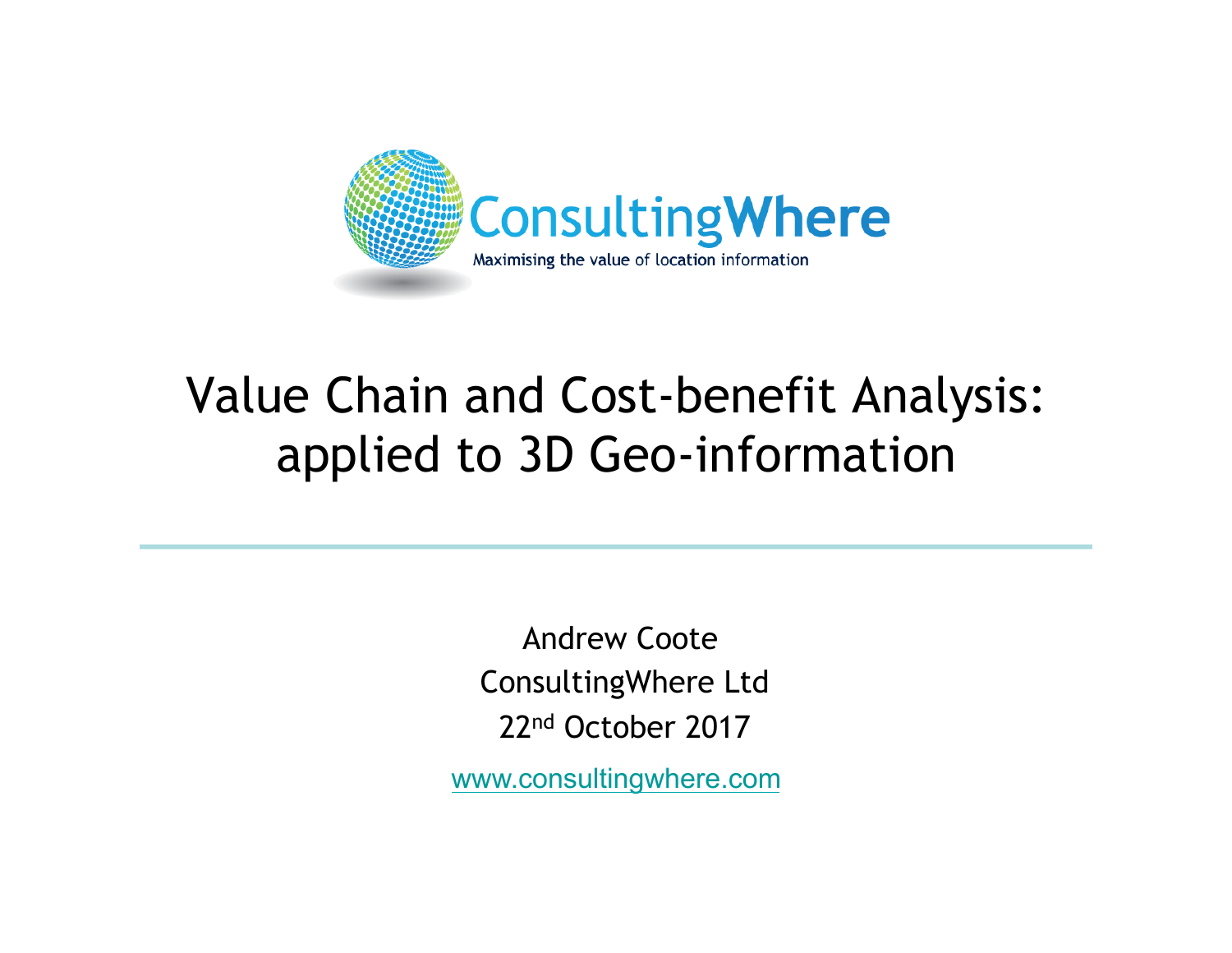## Introduction

- Quantification of socio-economic benefits is increasingly critical in making the business case for Geo projects
- Value chain analysis and cost-benefit analysis are well developed and understood general methodologies
	- They can be applied where geo-information is the primary deliverable
- They work best when applied to well-defined use cases
- Good sources of primary evidence are essential
	- Too many current studies use "circular reasoning" Social network data has huge potential

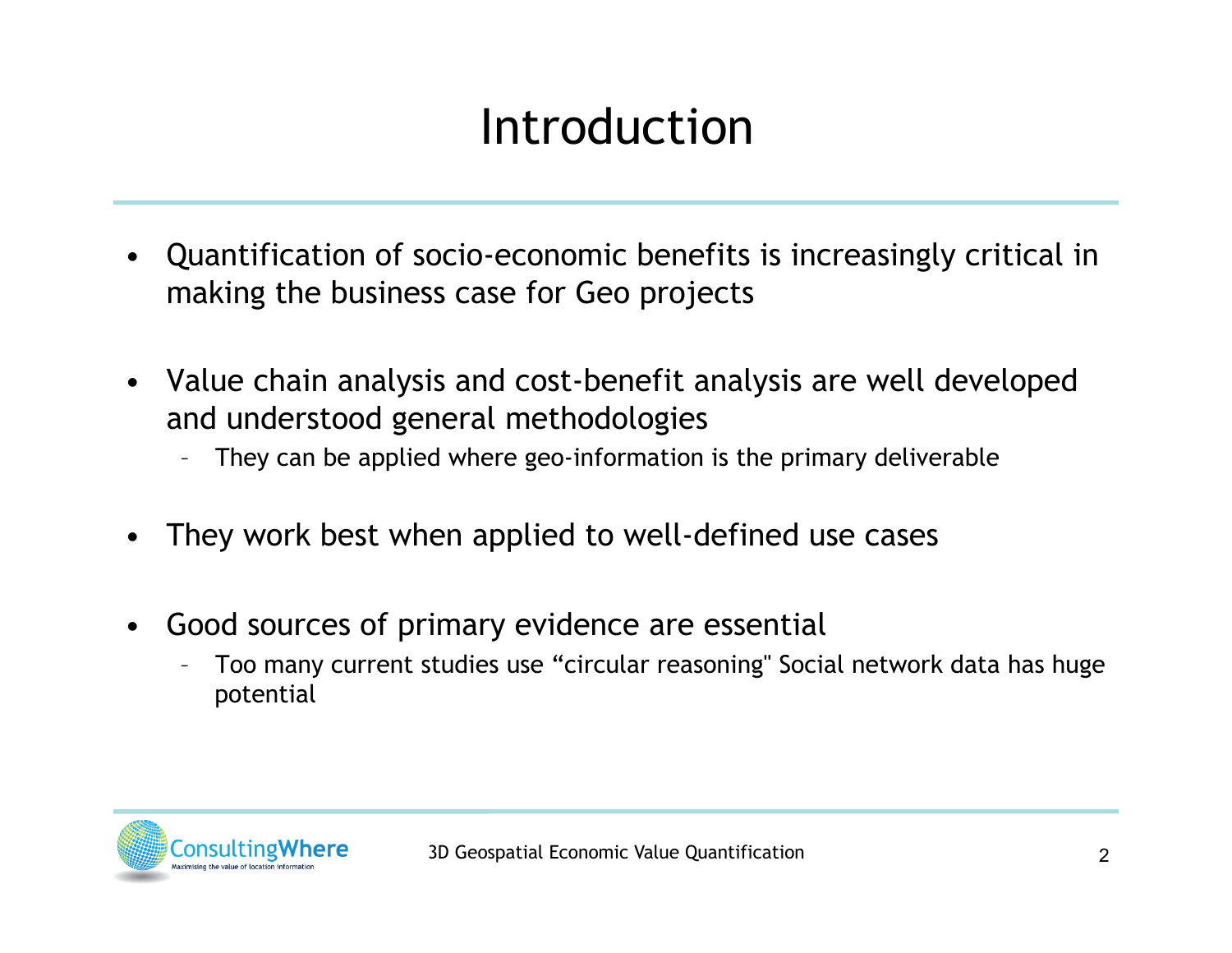# Valuing Information

- We should not confuse the *value of information* with the *value of benefits from policies and/or systems that use it in decision making*  (the apportionment problem)
- There is almost always alternative evidence to support decisions (economists call this the "counterfactual"):
	- other data sources (increasing in a world of data abundance)
	- different evidence bases (often from social science)
- It follows that an information source is only worth the "delta" in value between it and the next best alternative

[Adapted from Mollie Macauley]



3D Geospatial Economic Value Quantification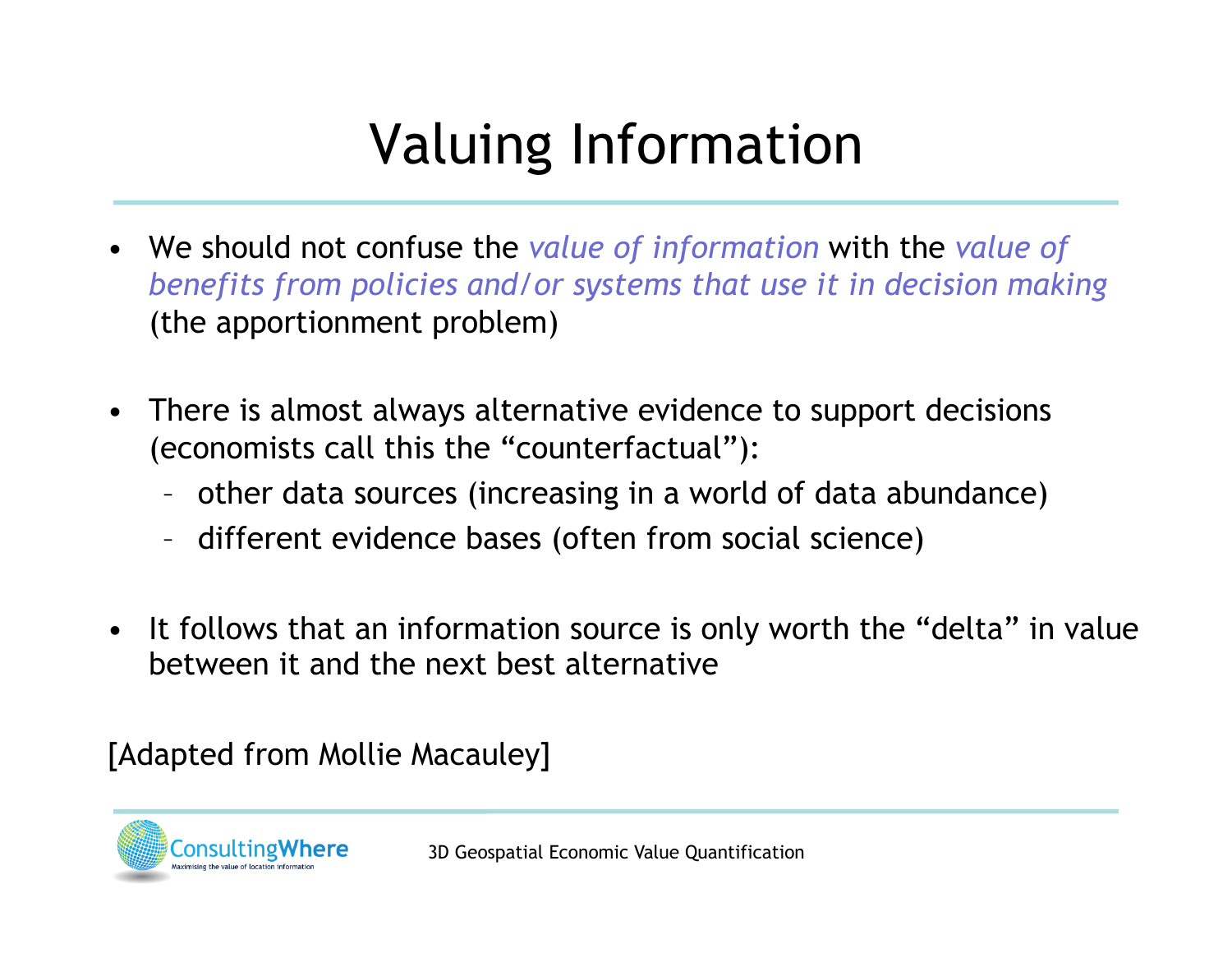#### Research Inventories: EVRI

#### Environmental Value Research Inventory

- Inventory contains over 2000 studies
- Mostly Contingent Valuation (using Willingness to Pay)
- Summarises:
	- topic subject
	- method of measurement
	- results
	- Reference to further information
- Several countries are sustaining members, so access is free to citizens



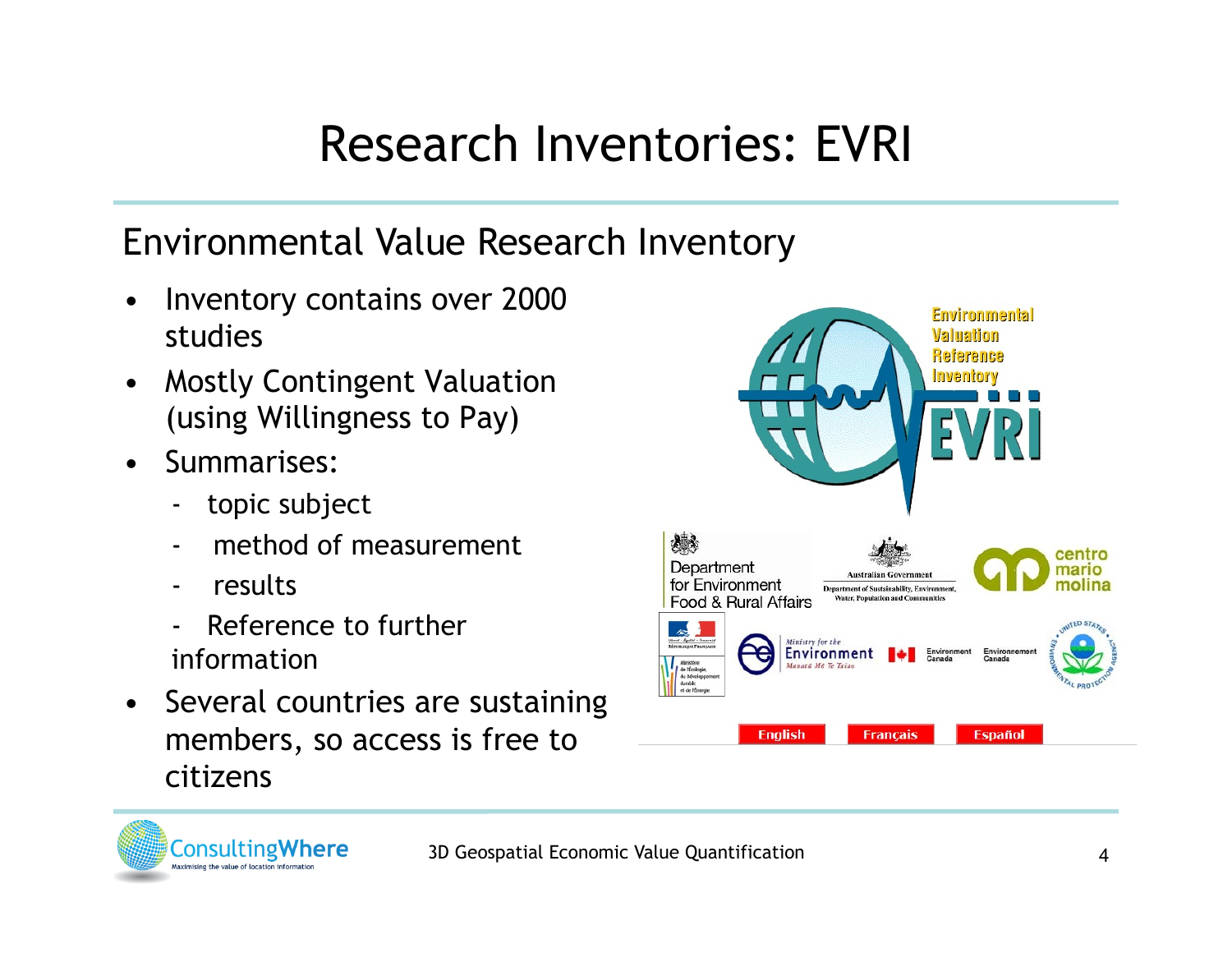### 3D Geo-information Case Study

- Undertaken for EuroSDR research body funded by National Mapping and Cadastral Agencies
- Methodology
	- Identify potential use cases
	- 6 selected for value chain analysis
	- 2 selected for cost-benefit analysis
	- Workshop to share results
	- Methodology training

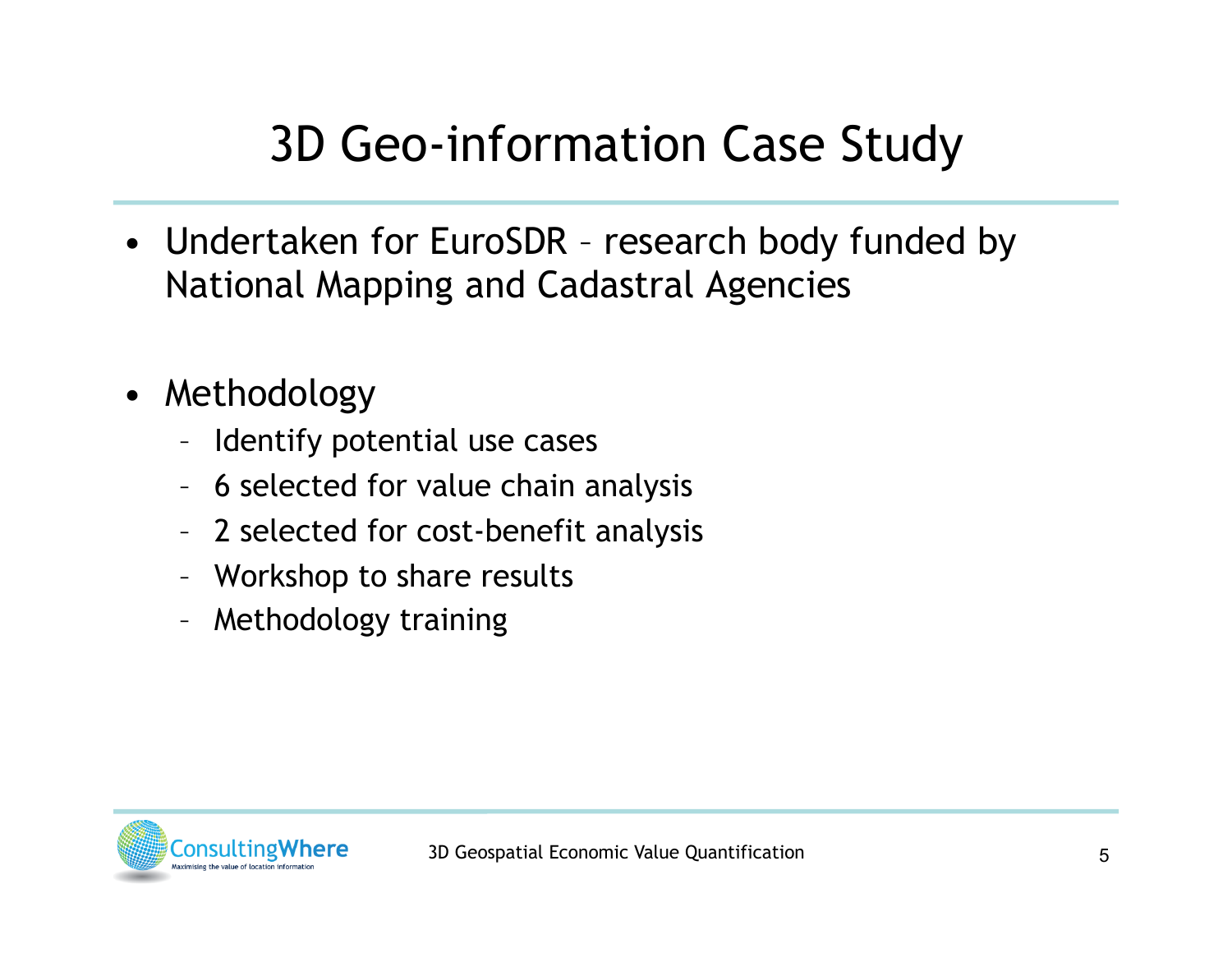### Use Cases Selected

- **Asset Management**  scoped down to the value of an improved interface between underground and building infrastructure
- **Cadastre and Valuation**  the benefits of adding the 3rd Dimension to existing registers
- **Flood management**  high resolution DEMs for improved risk reduction and response
- **Forestry management**  value of DEM and DSM in improving productivity
- **Resilience** City models for crisis management
- **Urban Planning**  streamlined zoning using 3D city models

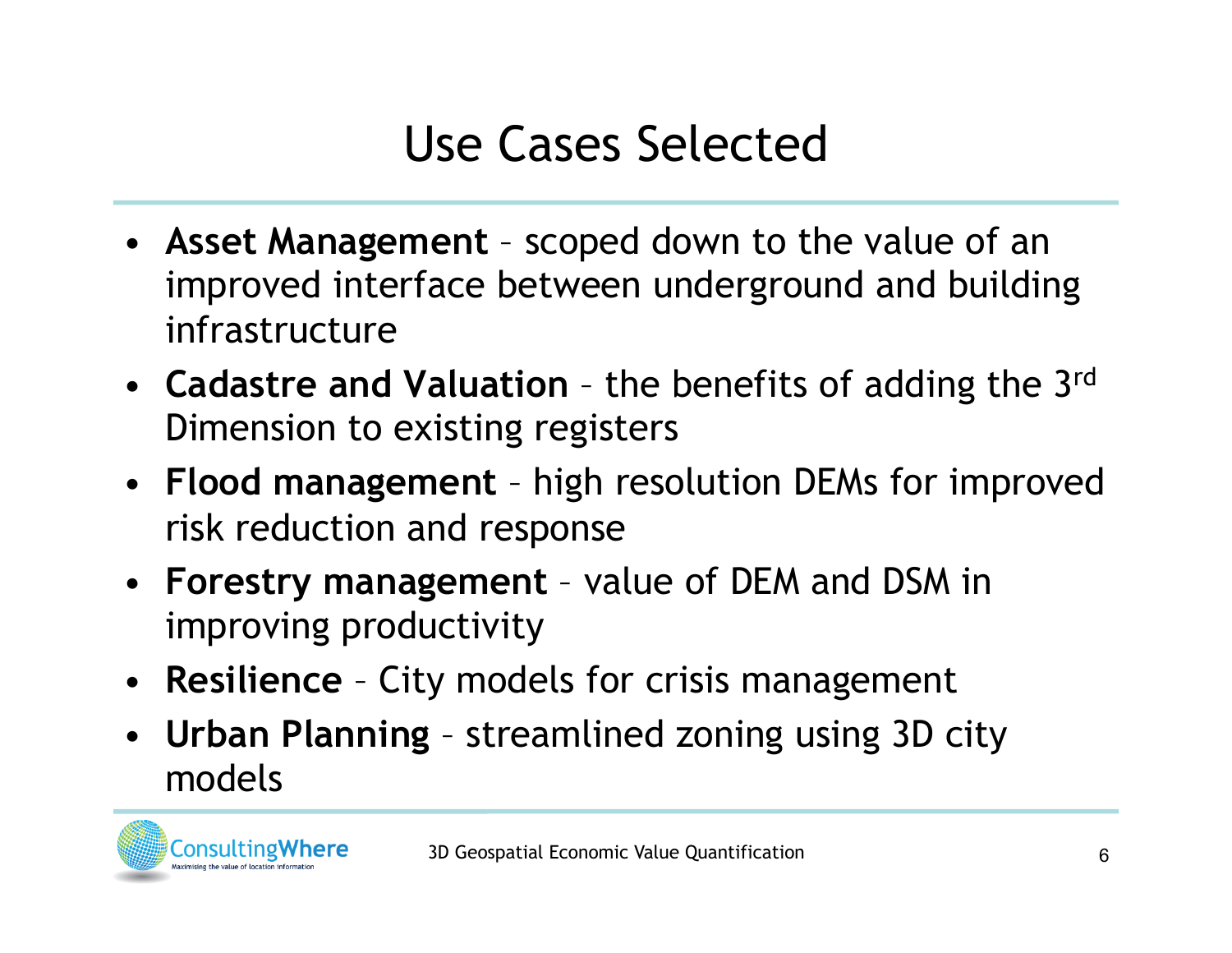For each use case a workshop approach was used to understand the **information value chain** 

- the "actors"
- the data they produce
- the processes where value is added

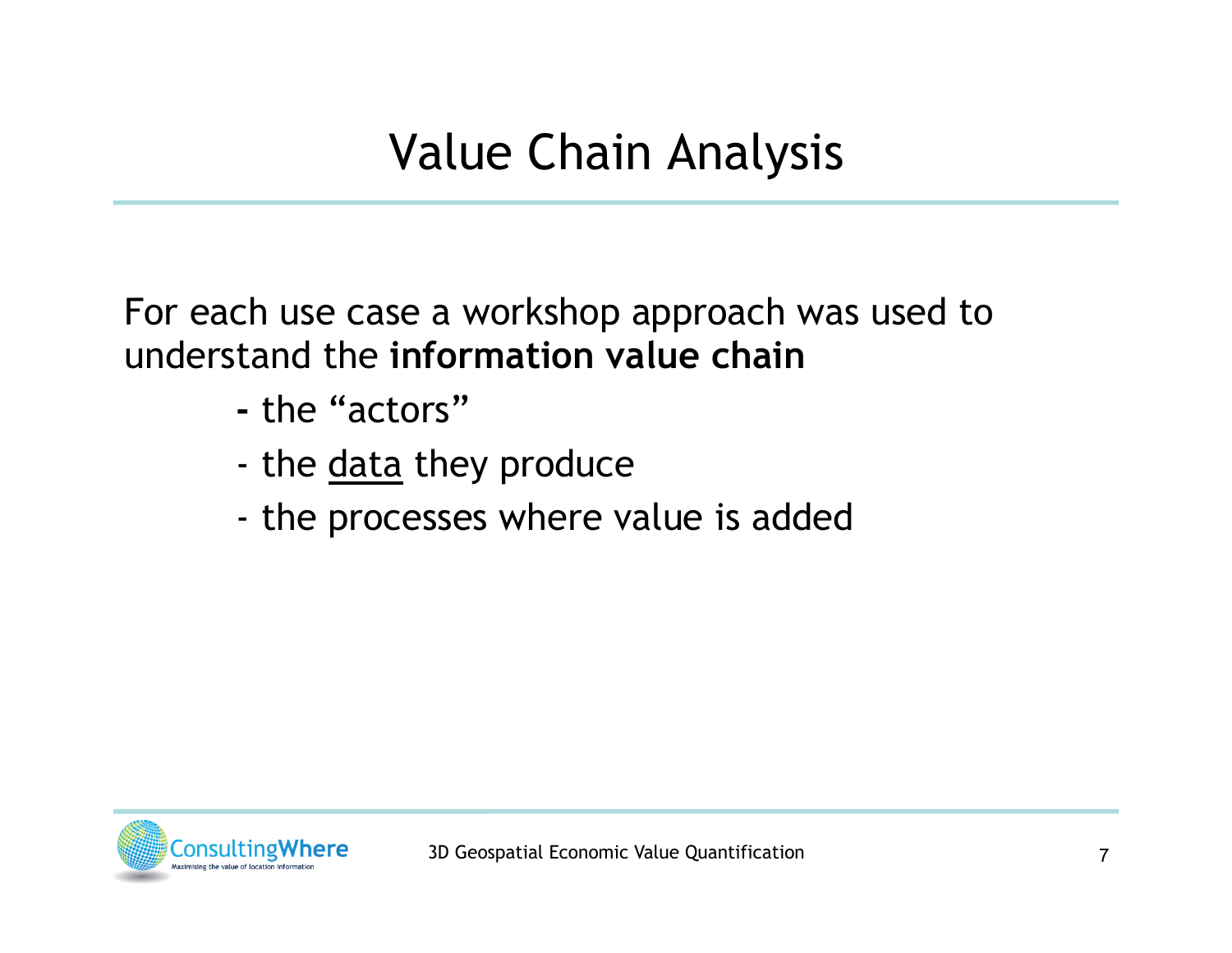#### 2. Value Chain Diagram





3D Geospatial Economic Value Quantification 8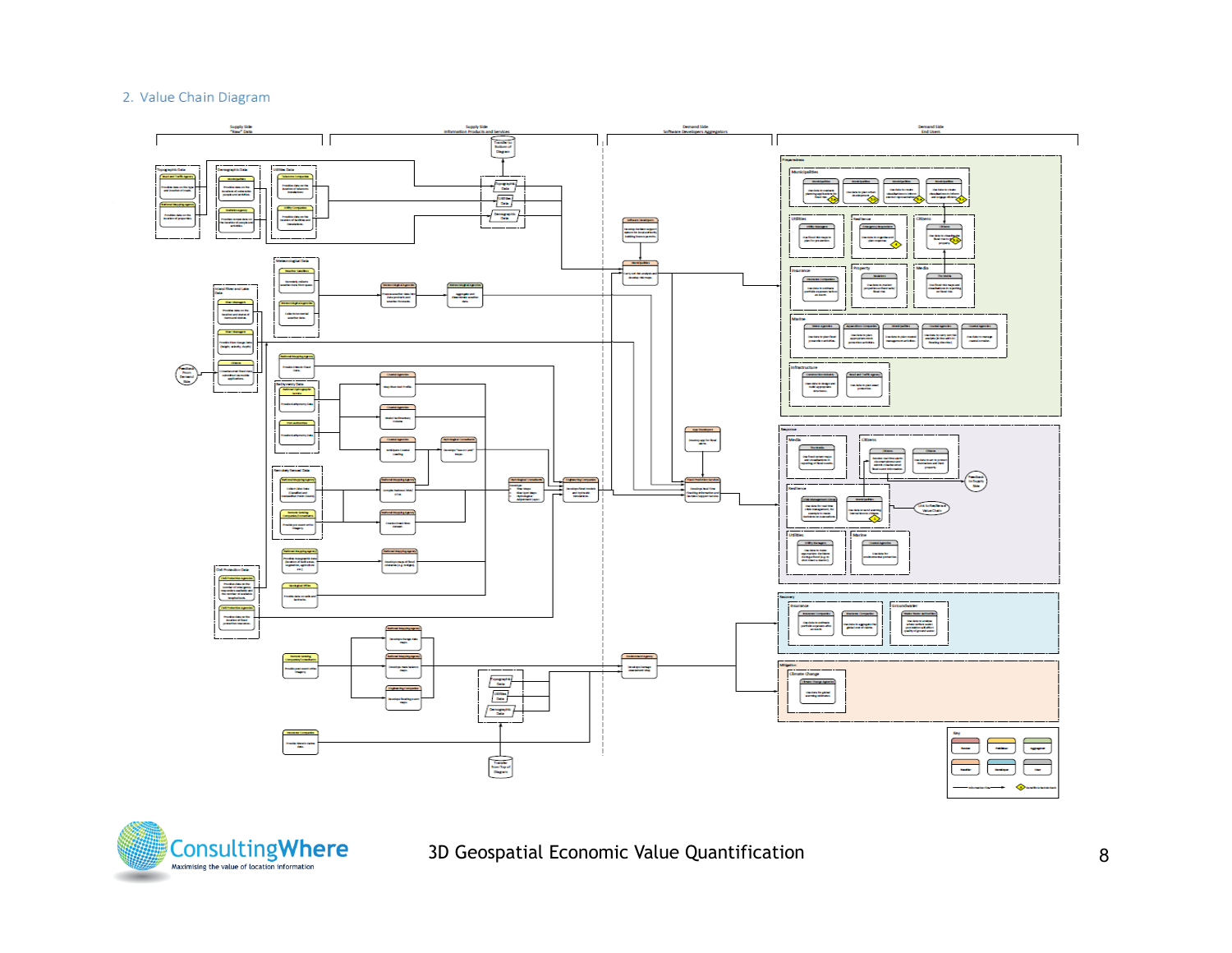

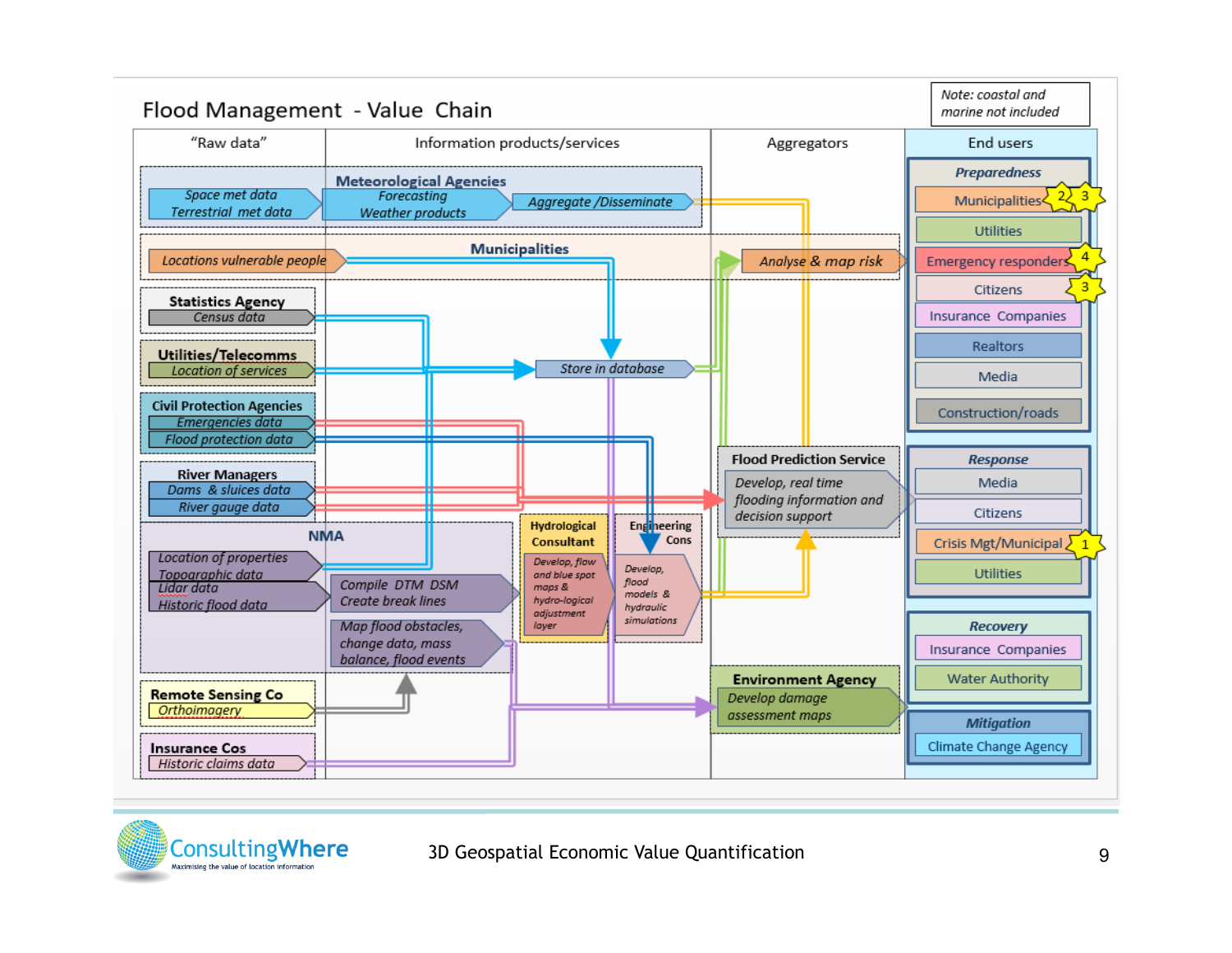- A formal discipline used to help assess the business case for investment in a project or proposal
- Means of objective comparison between projects with different costs, benefits and duration

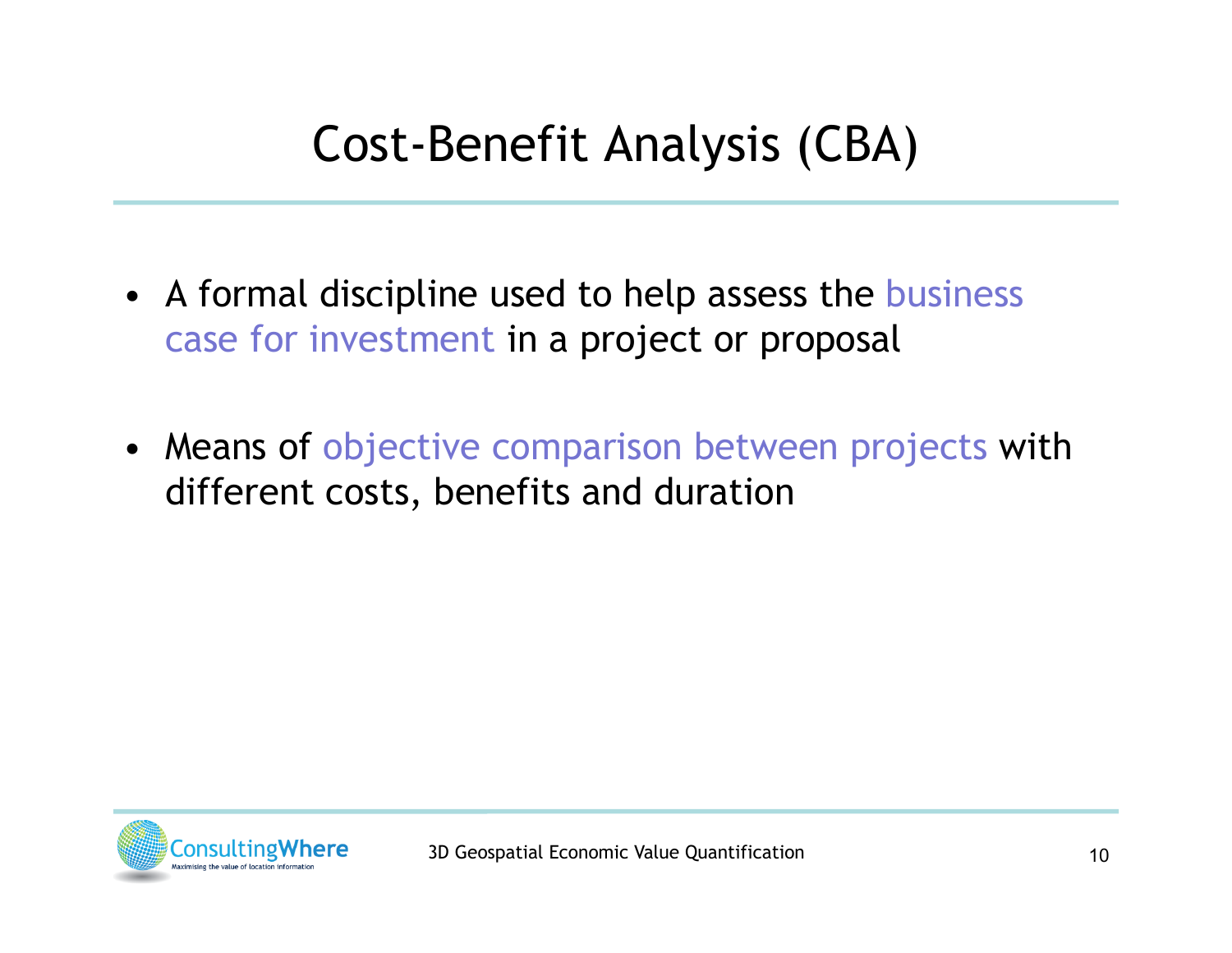## Assessing Costs

- Important to include all elements, some often forgotten costs are:
	- Preparing the business case
	- Procurement
	- Project management
	- Business process re-engineering
	- Transition process
	- Data integration
	- Training and re-skilling
	- Marketing

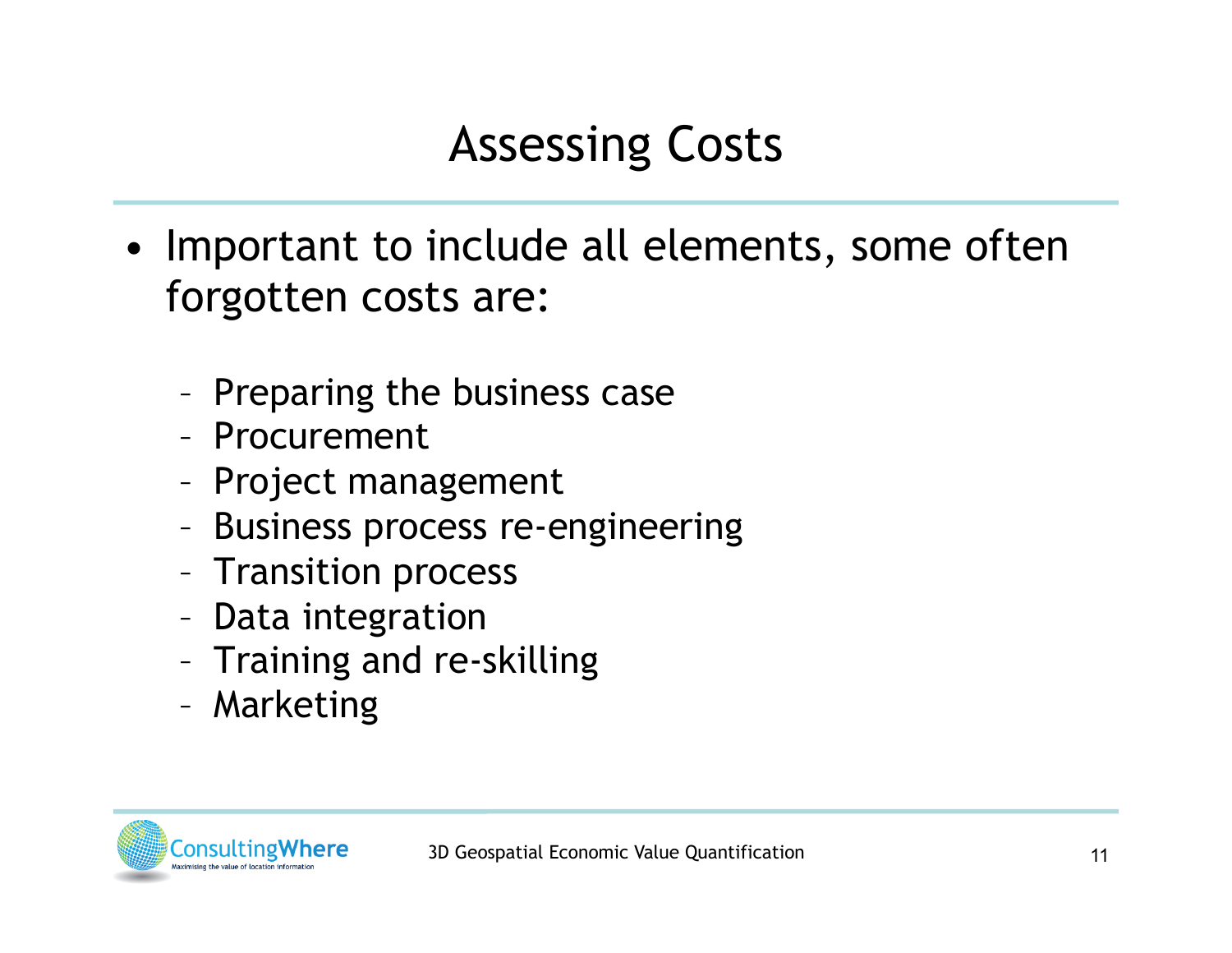#### Benefits Assessment: Flood Management

Three approaches used to "triangular" the cost-benefit:

- 1. Cost Avoidance
	- Based on the approach advocated by the United Nations study on **The Value of Geo-information for Disaster and Risk Management (VALID)**
- 2. Case study evidence
	- Dutch association of water engineers
- 3. Benefits transfer
	- Based on area scaling from **National Enhanced Elevation Assessment (NEEA)** - a large comprehensive study from the United States - to infer benefits to European countries.

Mean Return on Investment 3:1 over 10 year period at 4% discount rate

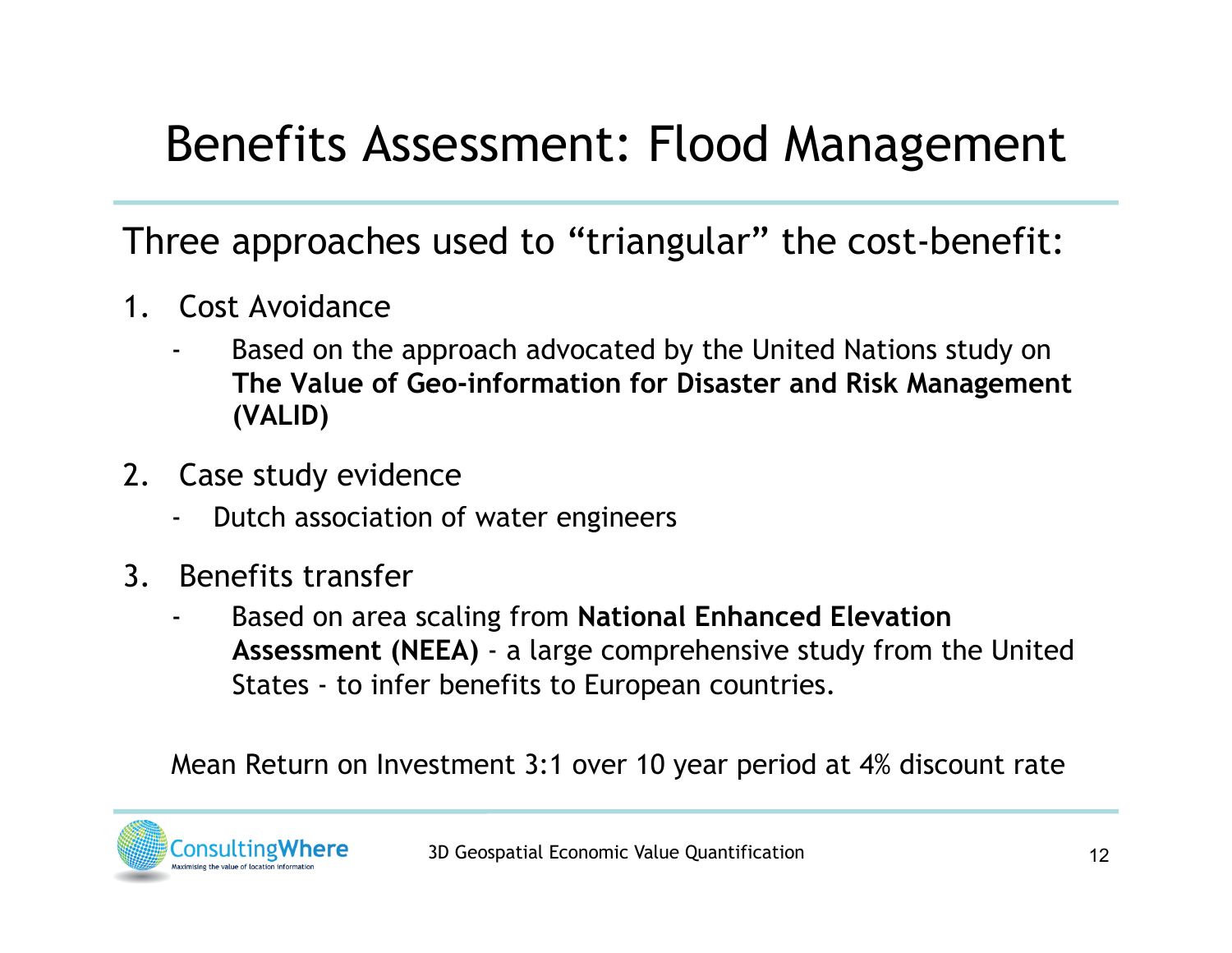#### Key Messages

- Value chain analysis and CBA are applicable to geoinformation quantification
- They work best when applied to well-defined use cases
- Good sources of primary evidence are essential
	- Too many current studies use "circular reasoning"
	- Social network data has huge potential
- We are not alone in seeking solutions to information quantification
	- We must learn from environmental economists and transport engineers
- Call to Action: We need an EVRI for Geo-information